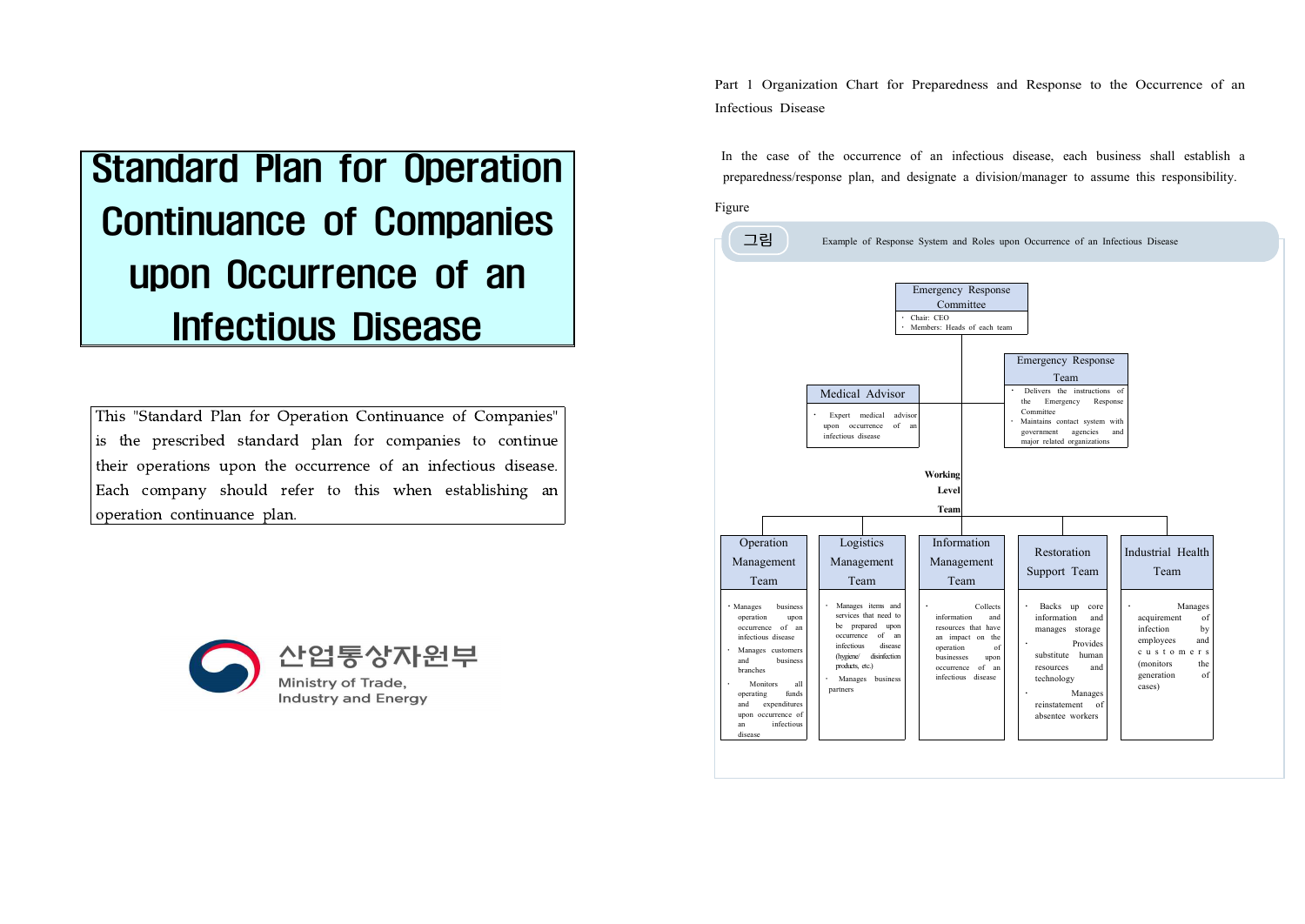3.1.1 Emergency Response Committee

- o Makes decisions to enable businesses to continue their operations upon the issuance of a crisis alert by the Ministry of Health and Welfare on the occurrence of an infectious disease
- Chairman of Emergency Response Committee: Final decision-making entity, CEO of a company
- Members of Emergency Response Committee: Managers and heads of each team
- 3.1.2 Emergency Response Team
- o Delivers instructions of the Emergency Response Committee
- o Maintains contact system with government agencies and major organizations related to companies

3.1.3 Working Level Team (Operation Management Team, Logistics Management Team, Information Management Team, Restoration Support Team, Industrial Health Team)

 o Upon issuance of crisis alert, launches plan for each business area of companies for operation continuity

## 3.1.4 Medical Advisor

- o Upon the occurrence of an infectious disease, designates a medical specialist for medical advise and emergency measures (industrial physician, health manager (occupational health nurse))
- o When a medical specialist is not designated, advise should be sought through hospitals that act as treatment bases of each region, or the regional public health center
- Part 2 Plan for Continuation of Business
- 3.2.1 Assessment of major businesses and human resources
- o In the case of occurrence of an infectious disease, an assessment must be made on the status of businesses, including the major human resources and technologies, for

the continuation of core operations of companies

• Where are the core operation divisions of the companies?

• Who are the main personnel required for maintaining the core operation divisions?

• What are the major technologies required for maintaining operations?

• If the absence rate rises, is there sufficient backup for human resources and technology?

- Can other resources be used, if necessary? Can volunteers or retired persons be used?<br>- Can work be done from long distance through telephone or email?

• Who are the major personnel necessary to implement the plan for continuation of operations upon the outbreak of an infectious disease?

• Is there an operation system that must be manipulated on a regular basis by the employee in charge?

- How long can the system be maintained without manipulation?

- o Special measures must be provided for so that people with symptoms, etc. can be managed separately upon the occurrence of an infectious disease
- Work to be done from home from the initial stages of the occurrence of an infectious disease
- Segregation through the provision of a separate workplace

3.2.2 Establishment of business plan to prepare for the occurrence of absences

o A case of multiple absences could occur with the occurrence of an infectious disease

- $\mathbb{R}$   $\mathbb{X}$  Causes for employee absences that could occur due to the occurrence of an infectious disease
	- When the absentee has been infected with the disease, or is suspected of being infected, or is hesitant about returning to work after recovery
	- When the absentee must stay at home to nurse a patient
	- When the absentee is taking care of children that are at home due to temporary closure of schools
- When it is safer to stay at home

o In order to reduce damages from large scale employee absences, workers' health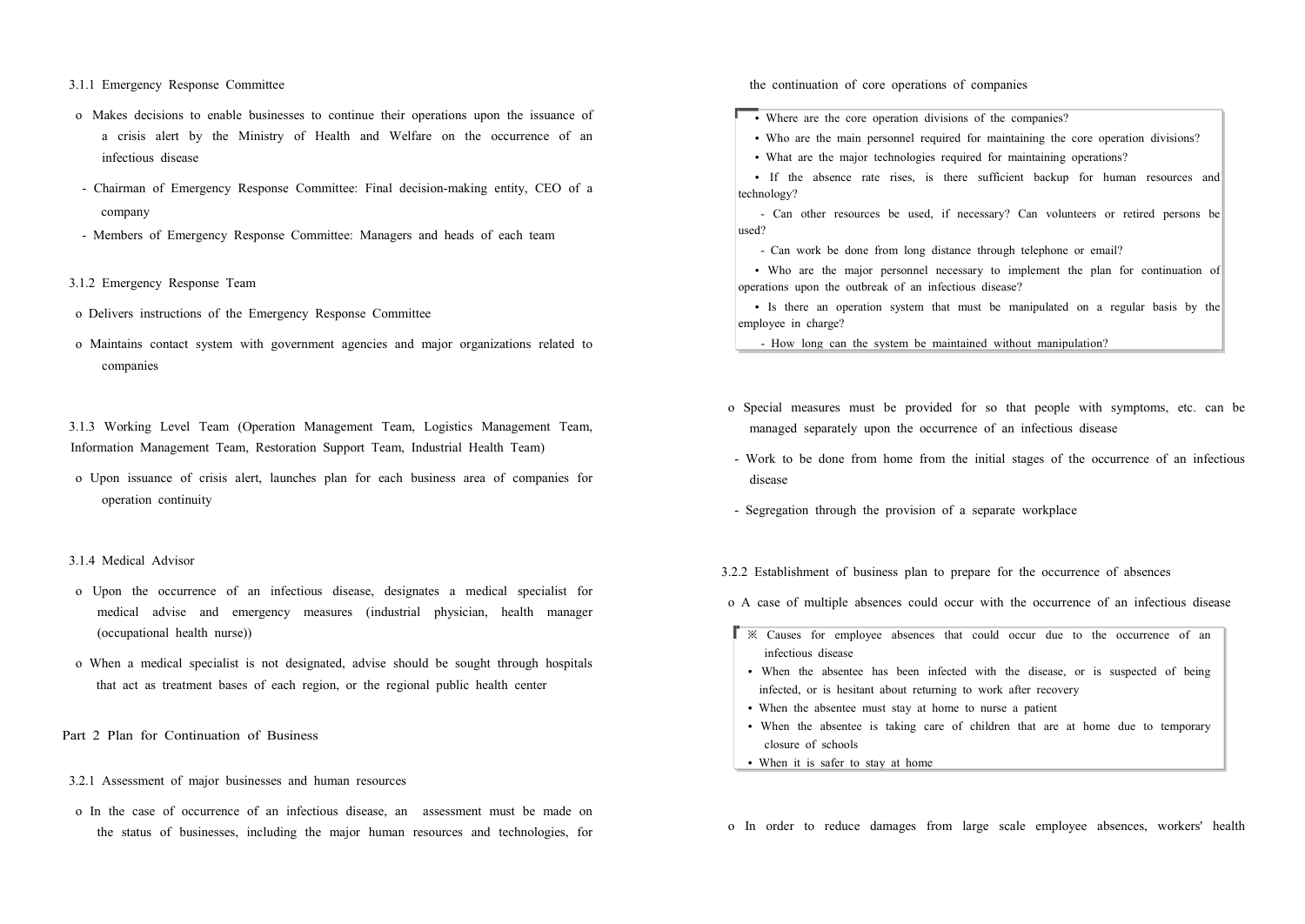information is managed beforehand, and measures are provided to manage employees

- How many employees have an underlying disease, or have a high risk of infection upon the occurrence of an infectious disease due to other health reasons?
- How many employees live alone or have a disability, requiring a helper upon contingency? - How many employees have children that go to school, and must take care of them
- 
- at home when schools are closed due to the occurrence of an infectious disease?<br>- How many employees have few family members, or need to stay at home to nurse<br>due to other family situations upon the occurrence of an infect

3.2.2.1 Establishment of employee management plan in response to large scale absences

- o Plan to reorganize operations in order to minimize gaps arising from large scale absences
- Establish work shifts and restructure operations that can be applied for contingencies - Provide alternative workplace and plan to adjust work hours: Adopt flexible work hours
- Plan for alternative working modes with use of the Internet, telephone and mail: Provide situation room which can be run with use of telephone or email
- Response plan for operations that do not permit working from home, such as manufacturing and production line workers

## o Reinstatement of infected employees to work

- In the case of infected patients, a reinstatement procedure must be in place allowing employees that have worked from home, or stayed at home during the outbreak of the infectious disease, to come back to work upon recovery
- Provide compensation and vacation leave for employees that cannot continue work due to infection
- Employees that have recovered after being infected by the disease attain a natural immune system, and have a low probability of being infected again, which is why there must be much promotion on their ability to be safely reinstated
- 3.2.3 Establishment of plan to prepare for situation in which there is a lack of supply
- ◈ Possible scenarios upon outbreak of an infectious disease
- Lack of supply due to surge in demand for hygiene products
- Lack of materials due to increase in demand for certain services (such as door-to-door services)
- In the case of suppliers or raw materials that transport goods long distance, such as through ships or airplanes, large scale absences of production workers, delivery related employees or drivers

3.2.3.1 Areas to be planned in order to prepare for lack of supply

- o Plan to manage hygiene products in order to prevent employees and customers from infection
- Assess the status of hygiene products that are in possession: Soap, hand disinfectant made of alcohol, disposable face masks, thermometer, tissues, personal protective equipment, disinfectant for cleaning purposes, cleaning equipment
- Need to assess required hygiene products to prepare for the case when the infectious disease persists long term
- Stock hygiene-control goods
- o Plan to prepare for situation in which materials and goods are lacking due to rise in demand in special business areas
- Assess business areas which are predicted to experience rise in demand due to occurrence of an infectious disease (door-to-door services, etc.)
- Assess materials and goods for the continuance of related area
- Designate more than one supplier for materials and goods
- Stock materials and goods in preparation for the occurrence of an infectious disease
- o Company plans to manage goods suppliers (business partners)
- Assess whether business partners have established a plan for operation continuance, and engage in discussions
	- ․Plan for substitute human resources and operations restructuring in the case of large scale absences of goods suppliers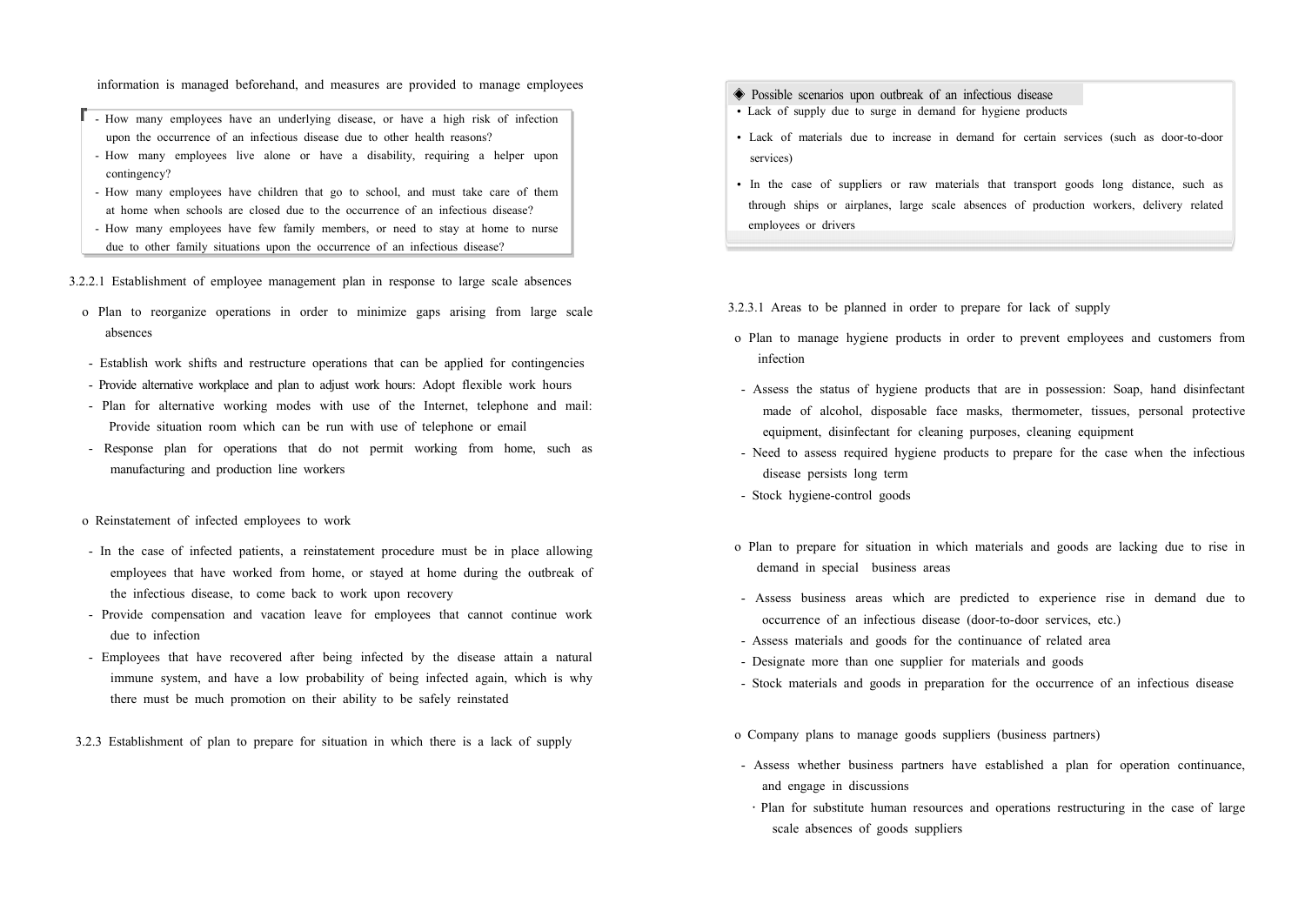- ․Assess whether prior stocking of supplies is possible
- ․Discuss means of communication upon contingency

## 3.2.4 Intra-company communication

 3.2.4.1 Provision of communication strategy within companies to take precautions against increase in absences and the spread of groundless rumors with the occurrence of an infectious disease

- o Means of prior education to employees related to infectious diseases
- Detailed information on the infectious disease, introduction of measures taken by the business site in preparation for the rise of an infectious disease
- Implement self-management measures related to infectious disease
- o Assessment of situation of employees through counselling
- Situation that can develop for employees upon the occurrence of an infectious disease (infection of employee that lives alone, infection of employee family member with no one other than the employee him/herself to nurse the individual, large scale absences due to need to take care of children upon closing of schools) and discussions on measures of coping
- o Establish intra-company communication system, such as emergency contact information chart
- Upon occurrence of infectious disease, prior response measures are delivered rapidly through the emergency contact network, and contact is maintained continuously
- o Build an IT environment for exchange of information such as a website regarding the response within/out of the workplace, and situation of infection occurrences pertaining to the employee, business counterpart, customer, etc.
- o In the case of the occurrence of an infectious disease, a plan must be established to maintain contact with the government agency in charge of the management of the disease, such as the public health center, as well as business partners (goods/services suppliers, etc.), major customers and contractors

## Part 3 Management of infections within businesses

- \* For details on Part 3 "Management of infections within businesses" and Part 4 "Response method when a person inflicted with the disease occurs at work," refer to the Ministry of Employment's "Business site response guidelines for control and prevention of COVID-19" (subject to change.)
- 3.3.1 Standard for assessing infected cases

## **Eg) Definition of COVID-19 case**

- **Confirmed case** 
	- Regardless of clinical features, a person that has been confirmed of being infected to a disease pathogen according to the diagnostic examination criteria
		- · Diagnostic examination: COVID-19 PCR test, separates virus

### **○ Suspected case**

- ① Case that shows fever (at least 37.5℃) or respiratory symptoms (cough, throat pain, etc.) within 14 days from visiting China (including Hong Kong and Macao)
- ② Case that shows fever (at least 37.5℃) or respiratory symptoms (cough, throat pain, etc.) within 14 days from contacting a confirmed case during the confirmed case's manifestation of symptoms.
- ③ Case with pneumonia of unknown cause that requires hospitalization according to medical opinion

## **○ Cases with symptoms subject to investigation**

- ① Case that shows fever (at least 37.5℃) or respiratory symptoms (cough, throat pain, etc.) within 14 days from visiting a country or region where COVID-19 has occurred.
- \* Announcement is made on the CDC webpage, subject to constant update
- ② Persons suspected of COVID-19 according to medical opinion
- ※ Source: Webpage of the Korea Center for Disease Control and Prevention(www.cdc.go.kr)  $\rightarrow$  click COVID-19  $\rightarrow$  information  $\rightarrow$  response guidelines per organization (COVID-19 Response Guidelines Version 6, for local governments / from Feb. 20, 2020 version)
- **<This can change according to results of epidemiological investigation, so refer to the KCDC webpage for updated information.>**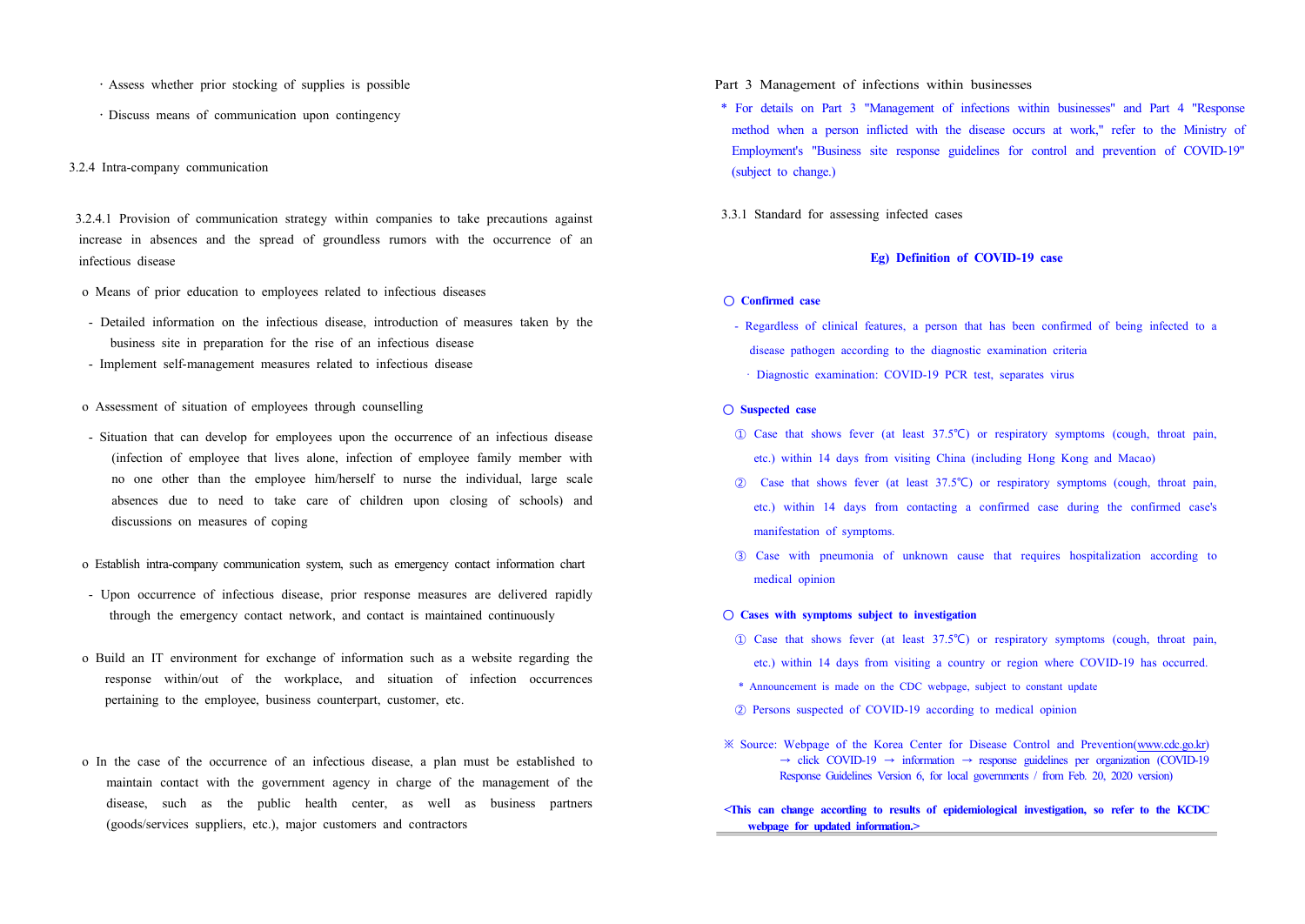- 3.3.2 Recommendation to patients suspected of being infected by disease to recuperate at home
	- o All business sites and buildings must have a sign with prevention rules, and employees or visitors with symptoms of the infectious disease shall be restricted from entry
	- Prior education shall be given so that persons with the symptoms of the infectious disease are not to go to work
	- Directions shall be provided so that employees showing the symptoms of the infectious disease receive treatment from a medical specialist, and act according to the instructions of the health authority
	- Employees that have recovered from an infection from the disease has attained a natural immune system, and therefore has a low likelihood of being infected again. Thus there should be active promotion of this so that they may be reinstated after recovery.
	- A reinstatement procedure should be established so that the infected employee can recover and be reinstated
- 3.3.3 Personal hygiene management
- 3.3.3.1 Promote methods for implementing personal hygiene for employees and visitors
- o Promote means of implementing basic personal hygiene (washing hands, coughing etiquette, etc.) for employees and visitors in order to prevent the spread of the disease within the company
- A sign should be attached to the entries/exits, shower rooms, wash basins of all business sites as well as all public places
- Brochures, newsletters, email, employee bulletin boards, wage statement, etc. should be used to promote the importance of hand hygiene and a clean environment during the outbreak of an infectious disease

## **Eg) Basic preventive measures against infection of COVID-19**

- 1. Adhere to personal hygiene rules such as hand washing
- Use a hand sanitizer if there is no soap
- 2. Cover hands and nose with bent elbow or tissue when coughing or sneezing
- 3. Persons with respiratory symptoms such as cough must wear a mask
- 4. When visiting a medical institution or screening center, inform them of your recent travel record
- 5. Do not touch you eyes, nose or mouth with unwashed hands
- 6. Avoid contact with persons with fever or respiratory symptoms
- <This is subject to change according to the results of epidemiological investigation. For updated information, refer to the KCDC webpage.>
- 3.3.3.2 Managing hygiene products
- o Soap, hand cleansers containing alcohol, hand towels, tissues, disinfecting cleaners (rox) etc. could result in insufficiency or problems with supply, and thus prior preparation must be made so that hygiene related products can be supplied smoothly and well managed
- o Hygiene related goods (soap, hand cleansers, tissues, disposable face masks, etc.) should be positioned in a convenient place for employees to use
- o A wastepaper basket must be positioned so that used tissues can be discarded
- o Upon the occurrence of the infectious disease, disposable masks should be provided to employees showing symptoms
- 3.3.4 Business site cleanliness, disinfection
	- For areas where there is frequent contact by people, cleanliness should be maintained by using rox 50 times diluted
	- The air of the interior should be ventilated on a regular basis by using an appropriate air conditioning system or opening the window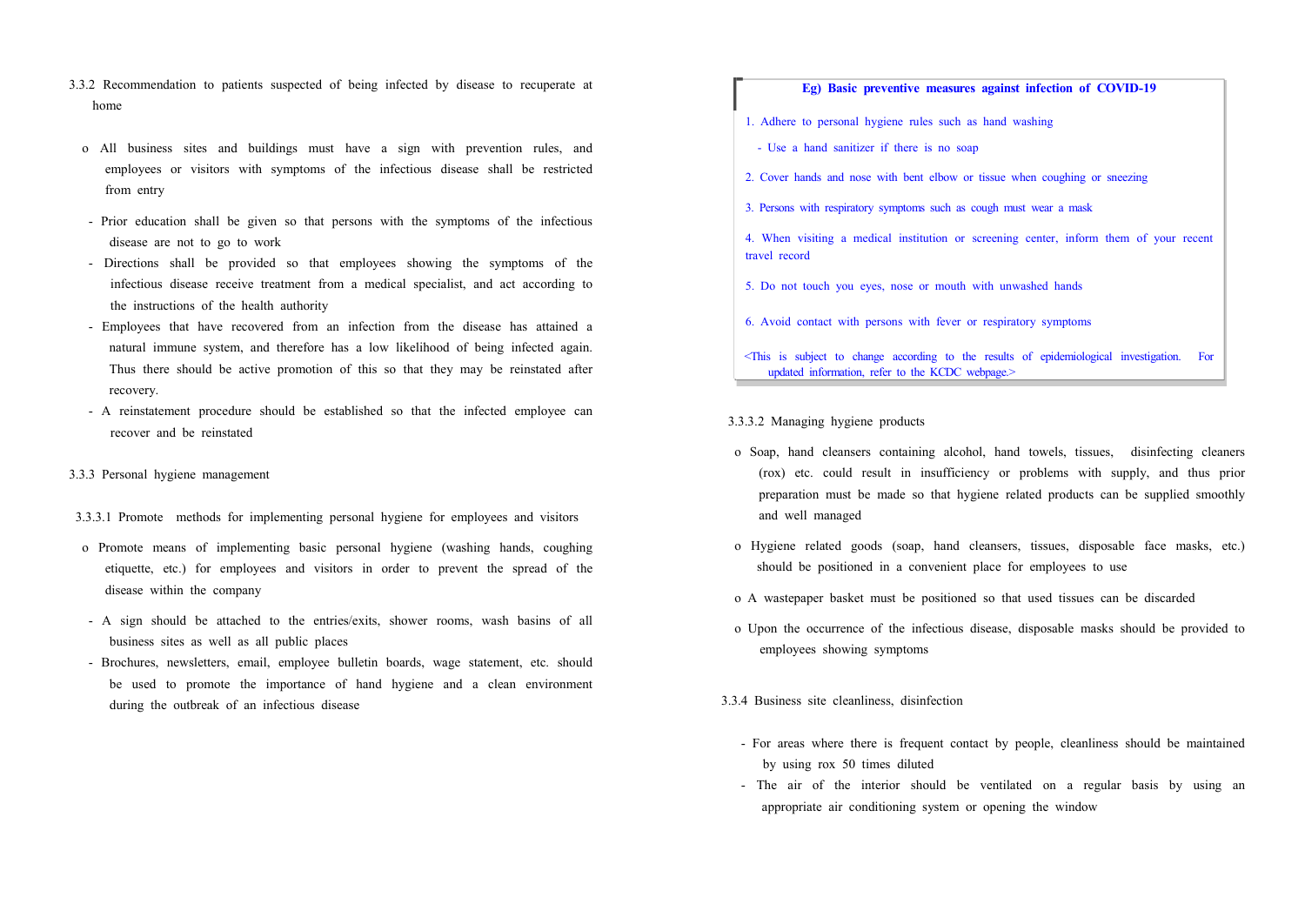- o The recommended method of usage and precautionary measures could differ according to the composition of the disinfectant, and thus the product description manual should be used as a basis
- o For the disinfectant, one that suits the purpose of the disinfecting act must be chosen, and in order to heighten the effects of the disinfecting, the same type of disinfectant must be chosen and used continuously
- o ≪ Rules for Safe Use of Pharmaceutical Disinfectant Products ≫
- The product should be used after careful reading of the user manual
- The product should not be used in combination with or in parallel with another disinfectant
- When diluting the product for usage, the dilution ratio should be in accordance with the instructions
- When using the product, protective equipment such as masks should be worn
- When a person has excessive exposure to the disinfectant, the person should wash it off immediately with water
- Measures should be made to prevent environmental pollution due to use of disinfectants

# 표 사업장 소독제

## Chart: Disinfectants

## at Business

## Sites

| Sterilizing disinfectant                                                                | <b>Recommended method</b><br>of usage                                                                                                               | Precautionary measures                                                                                                                                                                                                                                                                  |
|-----------------------------------------------------------------------------------------|-----------------------------------------------------------------------------------------------------------------------------------------------------|-----------------------------------------------------------------------------------------------------------------------------------------------------------------------------------------------------------------------------------------------------------------------------------------|
| Sodium hypochlorite:<br><b>Chlorinated</b><br>disinfectant<br>such as rox               | Used when disinfecting<br>items that are polluted<br>with blood and body<br>fluids                                                                  | · Used in places<br>with<br>good<br>ventilation<br>· Protective clothing to be worn<br>when dealing with undiluted<br>solutions<br>$\cdot$ Due to the danger of chlorine<br>gas emission, combination with<br>strong acid is prohibited<br>· Care must be taken as metal is<br>corroded |
| Granular chlorine                                                                       | dilution<br>Used<br>upon<br>there<br>is<br>when<br>n <sub>0</sub><br>liquid<br>disinfectant<br>available                                            | · Same as above                                                                                                                                                                                                                                                                         |
| Isopropyl:<br>Disinfectant containing<br>alcohol, 70% Isopropyl<br>alcohol, 60% Ethanol | Used<br>smooth<br>on<br>surfaces such as tables<br>where<br>there<br>is no<br>visible pollutant, or a<br>sterilizing disinfectant<br>cannot be used | $\cdot$ Is combustible and toxic<br>$\cdot$ Used in<br>with<br>good<br>areas<br>ventilation<br>$\cdot$ Care not to inhale<br>· Avoid hot kitchen<br>pots,<br>electronic appliances, flames, hot<br>surfaces<br>· Dry immediately after usage                                            |
| Soap and other cleansers<br>: Antibiotics,<br>and<br>non-antibiotic soap                | Used on the hand or soft<br>surfaces                                                                                                                | · Dry immediately after usage                                                                                                                                                                                                                                                           |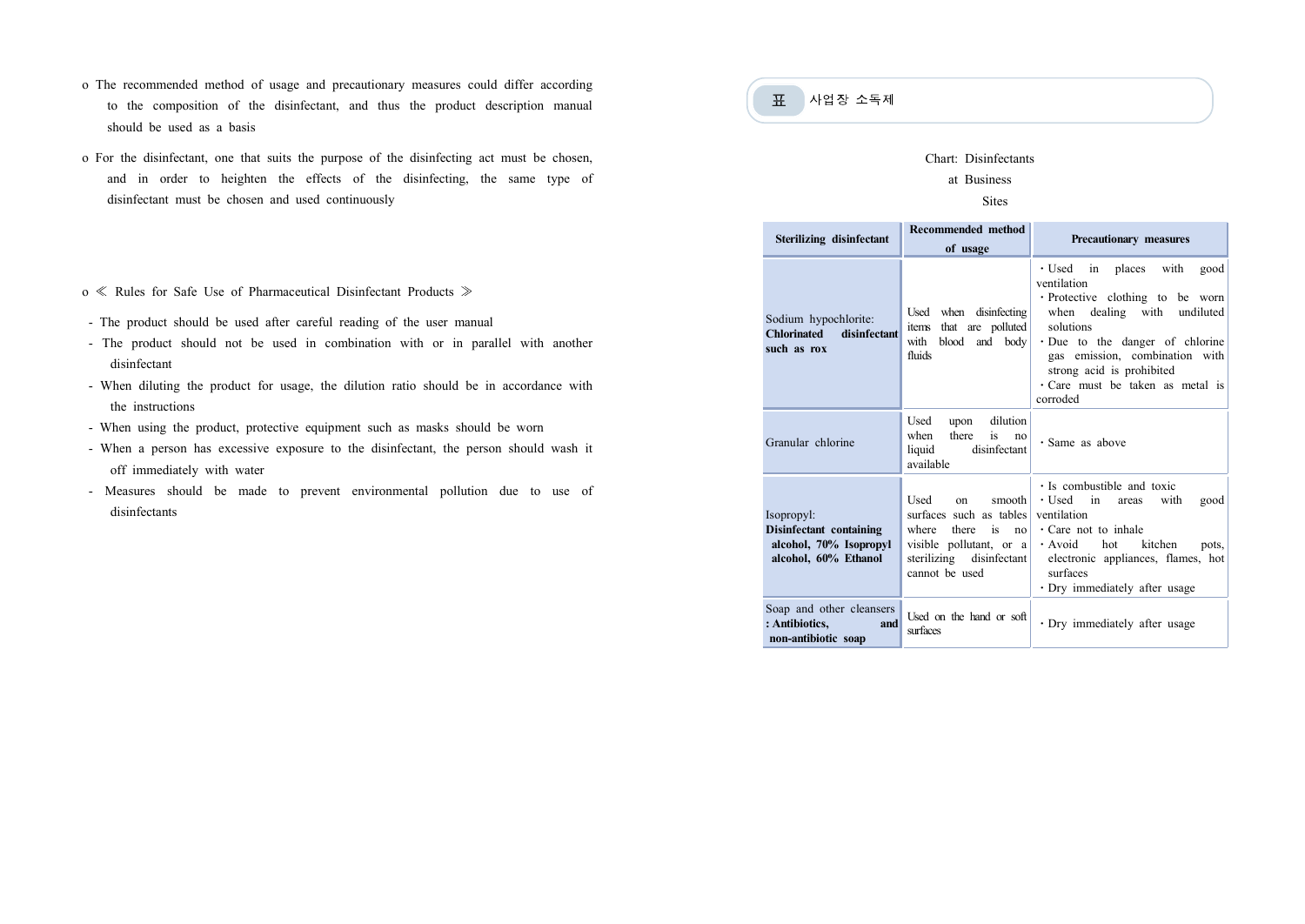3.3.5 Infection prevention activities

- o Upon the occurrence of an infectious disease, in order to minimize the spread of the disease among employees, it is important to reduce contact with others as much as possible
- Teleconference recommended: Use of telephone, teleconference, Internet
- Unnecessary travel, less important meetings, rallies, workshops and training should be reduced in frequency or length
- Work from home and flexible working hours recommended
- ※ Ghost shift change: The previous worker leaves the workplace before the next worker in shift comes in. If possible, there is a time lag before the next person comes in. The window is opened, or the air conditioner is operated to enable thorough ventilation
- Regular disinfection of lounges and places of social exchange
- When conducting face-to-face meetings, hygiene rules must be kept, and distance with persons should be at least 1 meter

Part 4 Measures taken when a case with an infectious disease occurs within the workplace

- o When there is a suspected case, the manager in charge of infectious diseases (Emergency Response Team, Industrial Health Team) registers a report by phone
- o Information is provided on management of the patient through telephone and other means

### 3.4.1 When a suspect case occurs at work

- o **(Register)** If there is an employee or visitor that shows symptoms of the disease, immediately report to the disease controller within the company (Emergency Planning Team, Industrial Health Team) by telephone.
- o **(Report)** When a suspect case occurs in the business site, symptoms should be checked for, and he/she should wear a mask. An immediate call should be made to the public health center or CDC call center 1339.
- o **(Quarantine)** Suspect cases and those who have contacted the case must not move until the health center has conducted examination and epidemiological investigation. They must wait for the health center personnel by wearing a personal protective gear (face mask, single-use gloves, etc.) in the quarantine area within the business site.
- o (Disinfection) After transferring the suspected case to the public health center, one must wear<br>personal protective gear (face mask, single-use gloves, etc.) and use disinfectants such as<br>alcohol or household bleach to d
- o **(Report)** Persons selected for self-isolation by the health authority shall not go to work, but report to his/her manager by telephone, and then go into isolation in the hospital or at home according the instructions of the health authority.
- o **(Work coordination)** Adjust work shifts and adopt flexible systems during period of absences.
- 3.4.2 When a confirmed case occurs at work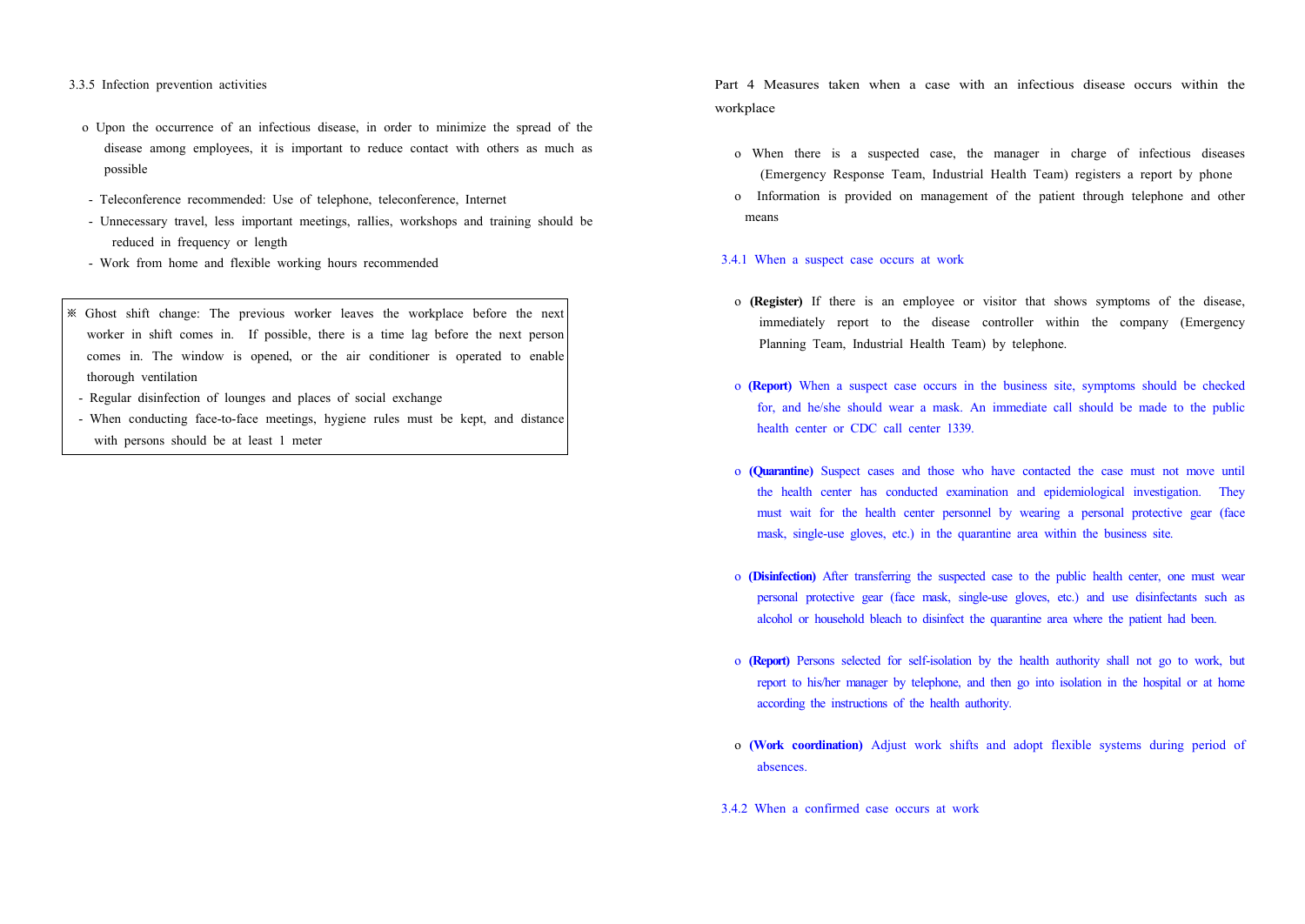o **(Announcement) When a confirmed case has been confirmed at work, the fact must immediately be notified to all workers**\* **in the business site.**

 \* Including workers from partner companies, third party agents and service companies working together in the business site.

 o **(Cooperation and Disinfection)** The business owner shall provide full cooperation for the epidemiological investigation and disinfection measures of the Korea Center for Disease Control and Prevention for confirmed cases.

## Checklist for Contiuation of Operations

| Completed In progress Not begun<br><b>Description</b> |
|-------------------------------------------------------|
|-------------------------------------------------------|

## **1. Preparatory actions for continuation of operations**

| Have a division and manager been designated that are in charge of establishing<br>a plan to prepare for the occurrence of an infectious disease? (Has an<br>exclusive team been organized)                                                                                |  |  |
|---------------------------------------------------------------------------------------------------------------------------------------------------------------------------------------------------------------------------------------------------------------------------|--|--|
| Have essential personnel and other core inputs (raw materials, goods, supplies,<br>logistics) been acquired to have continuity in operations for each region and<br>function upon the outbreak of an infectious disease? (Is there awareness on<br>such a need)           |  |  |
| Have substitute human resources been organized?                                                                                                                                                                                                                           |  |  |
| Is there a scenario in the case of an increase in demand or decrease in revenue<br>for certain business areas (Company's products or services) upon the occurrence<br>of an infectious disease?                                                                           |  |  |
| - Based on multiple scenarios in which a problem occurs in the production<br>line or production area, is there a consideration of the impact of the<br>infectious disease on the financial quality of the company?                                                        |  |  |
| Are reliable, up-to-date information being collected from the health authority,<br>and is a contact network with related agencies being maintained?                                                                                                                       |  |  |
| Is there an emergency contact chart within the workplace, and is this regularly<br>updated? (eg: Core contact system with alternative personnel, emergency<br>contact network including customers and suppliers, business situation and<br>employee status review system) |  |  |
| Is training being conducted to test the plans in preparation for potential<br>outbreak of an infectious disease? Is the plan being upgraded and reviewed on<br>a regular basis?                                                                                           |  |  |

## **2. Preparatory measures for employees and customers**

| Is the company preparing for the occurrence of employee absences due to<br>personal infection, nursing of family member, home quarantine, traffic<br>congestion, etc? (Predicting headcount, whether to permit absences, etc.)                 |  |  |
|------------------------------------------------------------------------------------------------------------------------------------------------------------------------------------------------------------------------------------------------|--|--|
| Has the company established guidelines to change the frequency and type of<br>contact (handshakes, conferences, business spaces, etc.) among employees or with<br>customers upon the occurrence of an infectious disease? (Social segregation) |  |  |
| Is there an evaluation or improvement being made on the availability of medical<br>services for employees?                                                                                                                                     |  |  |
| Does the preparatory plan reflect a system to assess the required employees<br>and core customers that need assistance during contingencies, as well as the<br>expected areas for which support is required?                                   |  |  |